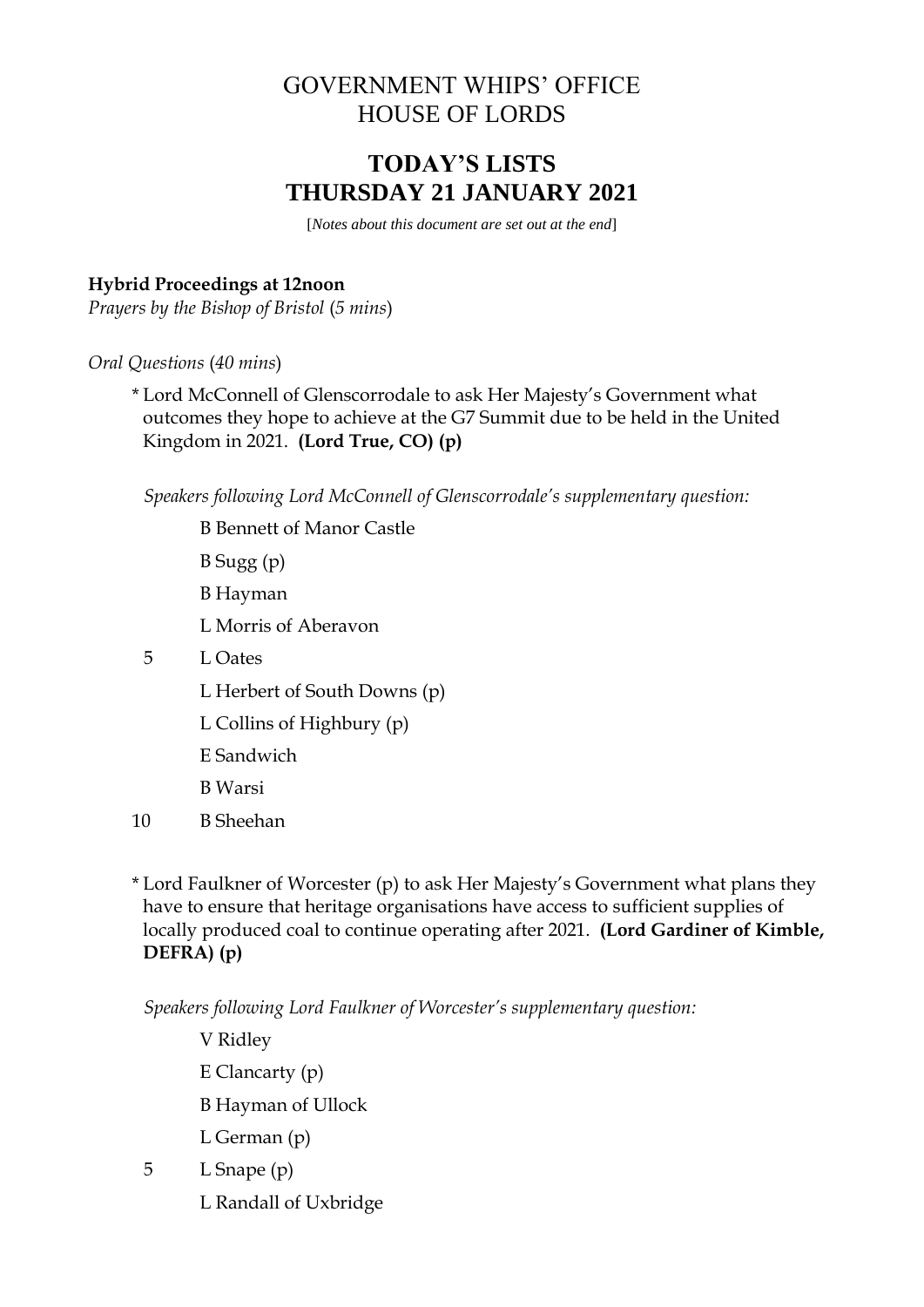- L Mann (p)
- L Berkeley
- L Jones of Cheltenham
- 10 L Vaizey of Didcot (p)

\* The Lord Bishop of Coventry to ask Her Majesty's Government what assessment they have made of the United Nations Treaty on the Prohibition of Nuclear Weapons. **(Lord Ahmad of Wimbledon, FCDO) (p)**

*Speakers following The Lord Bishop of Coventry's supplementary question:*

- B Blower L Walney (p) L Bates (p) B Smith of Newnham  $5$  L Polak (p) B Deech L Judd B Miller of Chilthorne Domer
	- L Ramsbotham
- 10 L Lancaster of Kimbolton (p)
- \* Lord Foulkes of Cumnock to ask Her Majesty's Government what representations they have made to the government of Russia about the arrest of Alexei Navalny. **(Lord Ahmad of Wimbledon, FCDO) (p)**

*Speakers following Lord Foulkes of Cumnock's supplementary question:*

- L West of Spithead (p)
- L Campbell of Pittenweem

B Helic

B Meacher

- 5 L Collins of Highbury (p)
	- L Wallace of Saltaire
	- L Balfe (p)
	- L Mackenzie of Framwellgate
	- L Rooker
- 10 L Dubs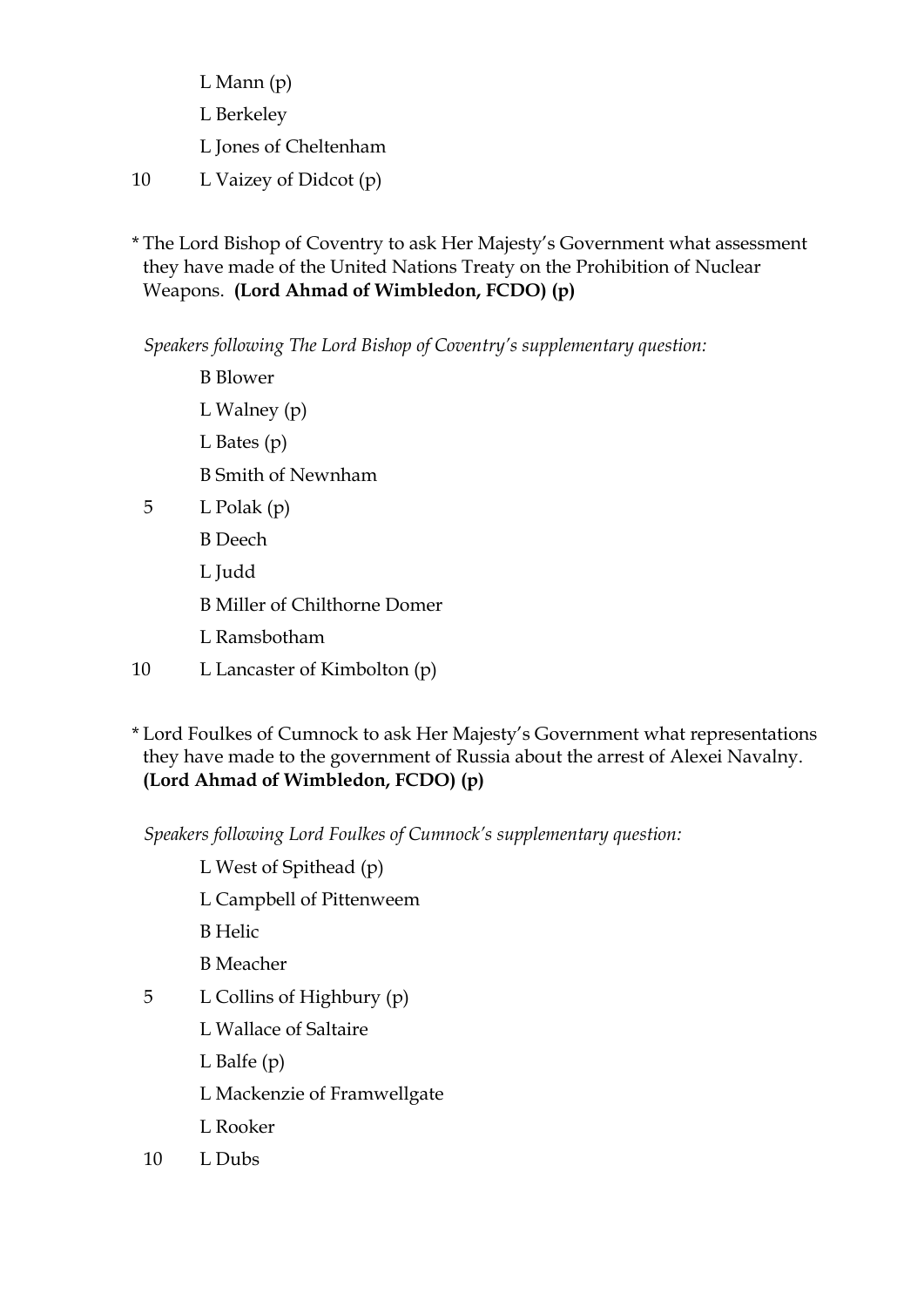### *Private Notice Question at 1:00pm*

\* Lord Sarfraz to ask Her Majesty's Government what steps they are taking to ensure access to the Covid-19 vaccination is available as part of their overseas development and aid work to vulnerable people in less economically developed countries. **(Lord Ahmad of Wimbledon, FCDO) (p)**

*Speakers following Lord Sarfraz's supplementary question:*

- B Symons of Vernham Dean B Sheehan B Manningham-Buller Abp Canterbury
- 5 B Chalker of Wallasey
	- L Collins of Highbury (p)
	- B Brinton
	- L Bird  $(p)$
	- B Sugg (p)
- 10 L Browne of Ladyton
	- V Waverley (p)
	- B Nicholson of Winterbourne (p)

### *Business expected to be brief*

**Five Statutory Instrument approval motions** *en bloc* **– Earl of Courtown (p) Order of Commitment Motion – Earl of Courtown (p)**

#### *At a convenient point after 1:30pm*

#### *Main Business*

### **Medicines and Medical Devices Bill – Third Reading – Lord Bethell (p)**

*Amendments: 1, 2, 3, 4, 5, 6, 7, 8* L Sharkey\*

> L Bethell (p) L Sharkey

#### *Bill do now pass:*

L Bethell (p) B Thornton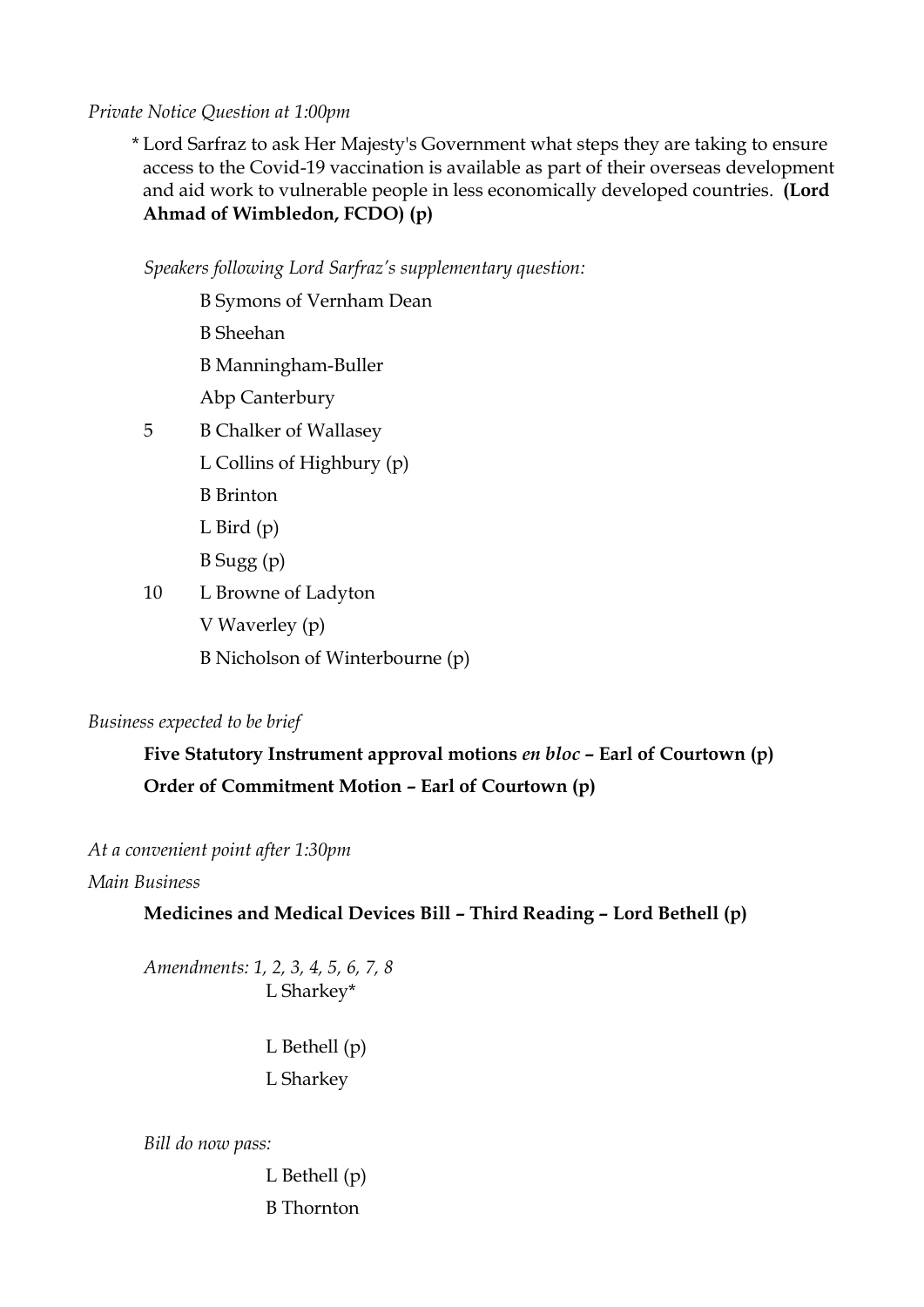B Jolly B Cumberlege B McIntosh of Pickering L Patel L O'Shaughnessy

L Bethell (p)

*Companion 8.151 [The motion "That this bill do now pass" is moved immediately after third reading has been agreed to or, if amendments have been tabled, as soon as the last amendment has been disposed of. The motion is usually moved formally...] Any remarks should be brief and should not seek to reopen debates at previous stages of the bill.*

### *At a convenient point after 2:00pm*

**Covert Human Intelligence Sources (Criminal Conduct) Bill – Third Reading – Baroness Williams of Trafford (p)**

• **Amendment to the Bill do now pass motion - Baroness Jones of Moulsecoomb (p)**

*Amendments: g1, g2, g3, g4, g5, g6, g7, g8*

B Williams of Trafford\* (p)

B Hamwee

L Rosser

B Williams of Trafford (p)

*Bill do now pass:*

B Williams of Trafford (p)

B Jones of Moulsecoomb (p)

L Anderson of Ipswich

B Chakrabarti

L Carlile of Berriew

L Hendy

L West of Spithead (p)

L Marlesford

L Rooker

B Manningham-Buller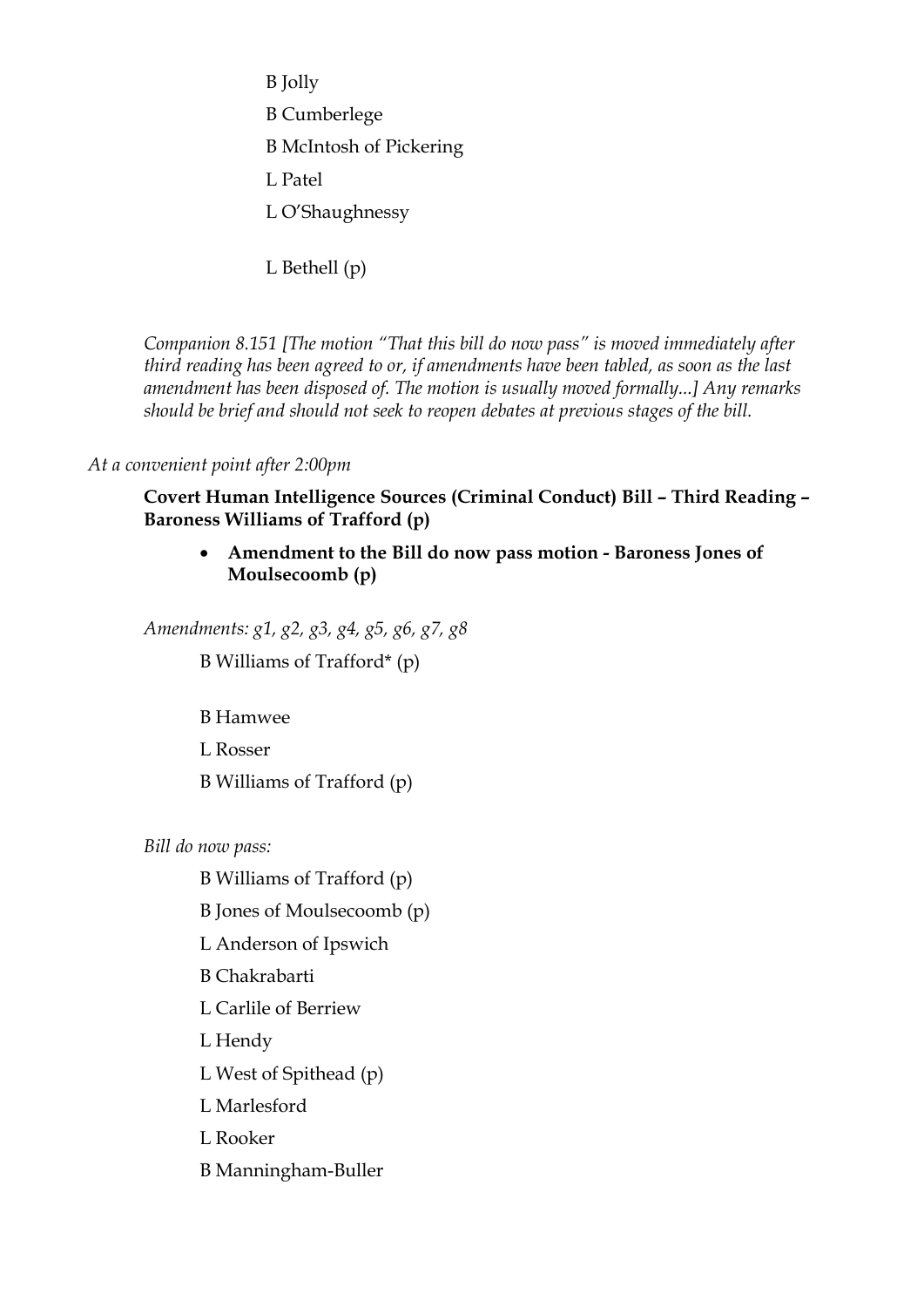L Paddick L Rosser B Williams of Trafford (p) B Jones of Moulsecoomb (p)

*Companion 8.151 [The motion "That this bill do now pass" is moved immediately after third reading has been agreed to or, if amendments have been tabled, as soon as the last amendment has been disposed of. The motion is usually moved formally...] Any remarks should be brief and should not seek to reopen debates at previous stages of the bill.*

*At a convenient point after 2:45pm*

### **Air Traffic Management and Unmanned Aircraft Bill [HL] – Report – Baroness Vere of Norbiton (p)**

*Target for the day: To complete Report stage* 

Grouping of amendments:

1, 2, 5, 8, 9, 10, 11, 13 3, 4, 6, 7 g12, 19, 20, g21 g12A, g18A, g18B, g44 14, 15 g16, g18, g23, g24, g25, g26, g27, g28, g29, g30, g31, g32, g33, g34, g35, g36, g37, g38, g39, g40, g41, g42, g43 17 22

*Estimated rising time* 

The House may sit late.

# **Business in Grand Committee in Room 2A at 2.30pm**

**Baroness Rock to ask Her Majesty's Government, further to their discussions with the Tenancy Reform Industry Group, what plans they have to reform (1) legislation, and (2) taxation, related to rural landlords and the letting of land.** *(Time-limited to 60 minutes)*

*Speakers*:

B Rock

- L Clark of Windermere
- L Redesdale (p)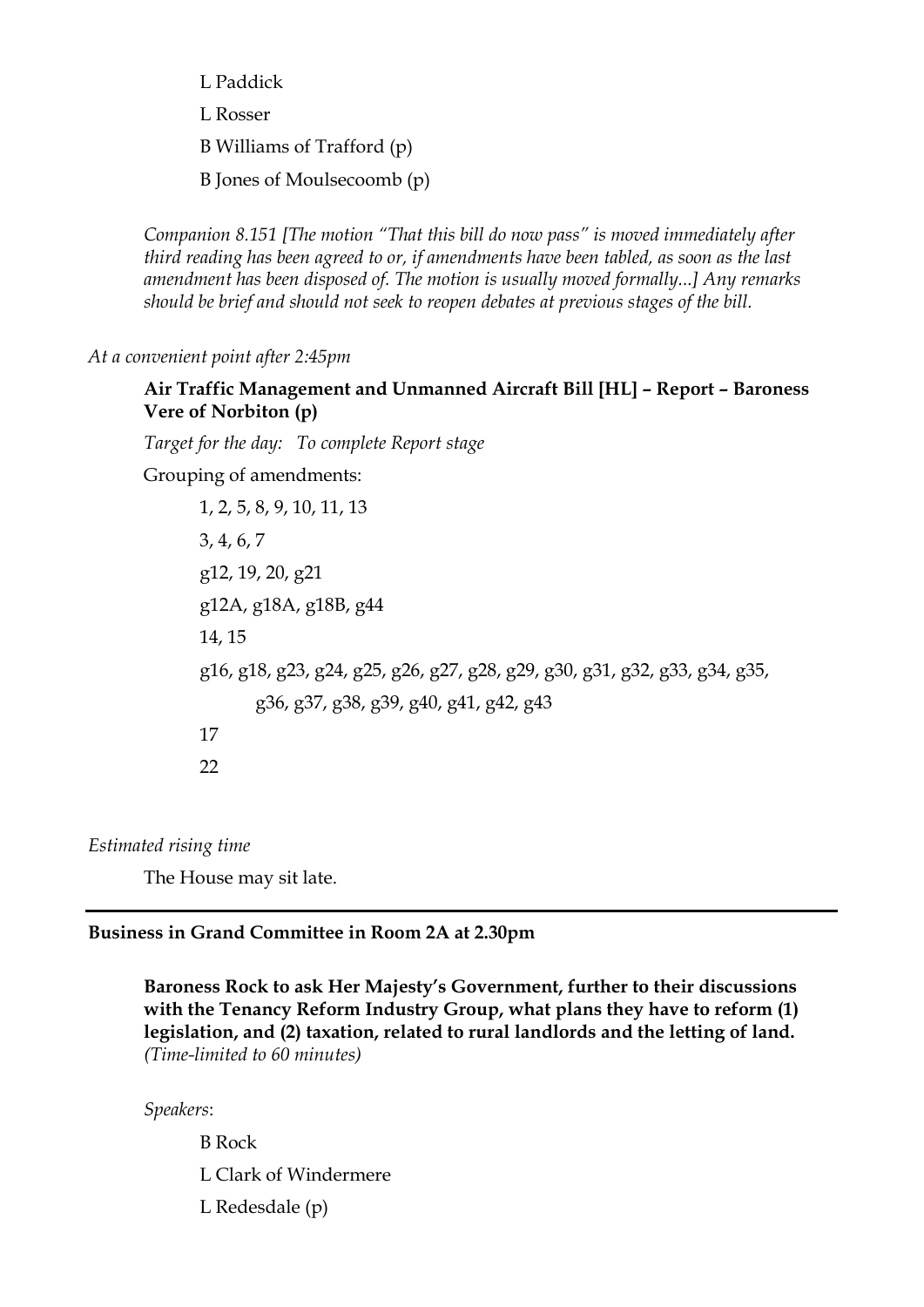- L Berkeley of Knighton
- 5 L Bourne of Aberystwyth
	- L Carrington
	- E Caithness
	- L Greaves
	- L Curry of Kirkharle
- 10 B McIntosh of Pickering
	- L Cameron of Dillington
	- L Inglewood
	- B Gardner of Parkes
	- E Devon
- 15 B Scott of Needham Market
	- B Jones of Whitchurch
	- L Gardiner of Kimble

*Except for Baroness Rock (10 minutes) and Lord Gardiner of Kimble (12 minutes), all speeches are limited to 2 minutes.*

# *At a convenient point after 3.45pm*

**Lord Lancaster of Kimbolton to ask Her Majesty's Government what role the British Armed Forces are playing in support of the 'Global Britain' agenda.** *(Time-limited to 60 minutes)*

*Speakers*:

- L Lancaster of Kimbolton (p)
- L Hain
- L Campbell of Pittenweem
- L Boyce
- 5 B Anelay of St Johns
	- Bp Portsmouth
	- L Liddle
	- L Addington (p)
	- L Dannatt
- 10 L Moynihan (p)
	- L Ramsbotham
	- L Anderson of Swansea (p)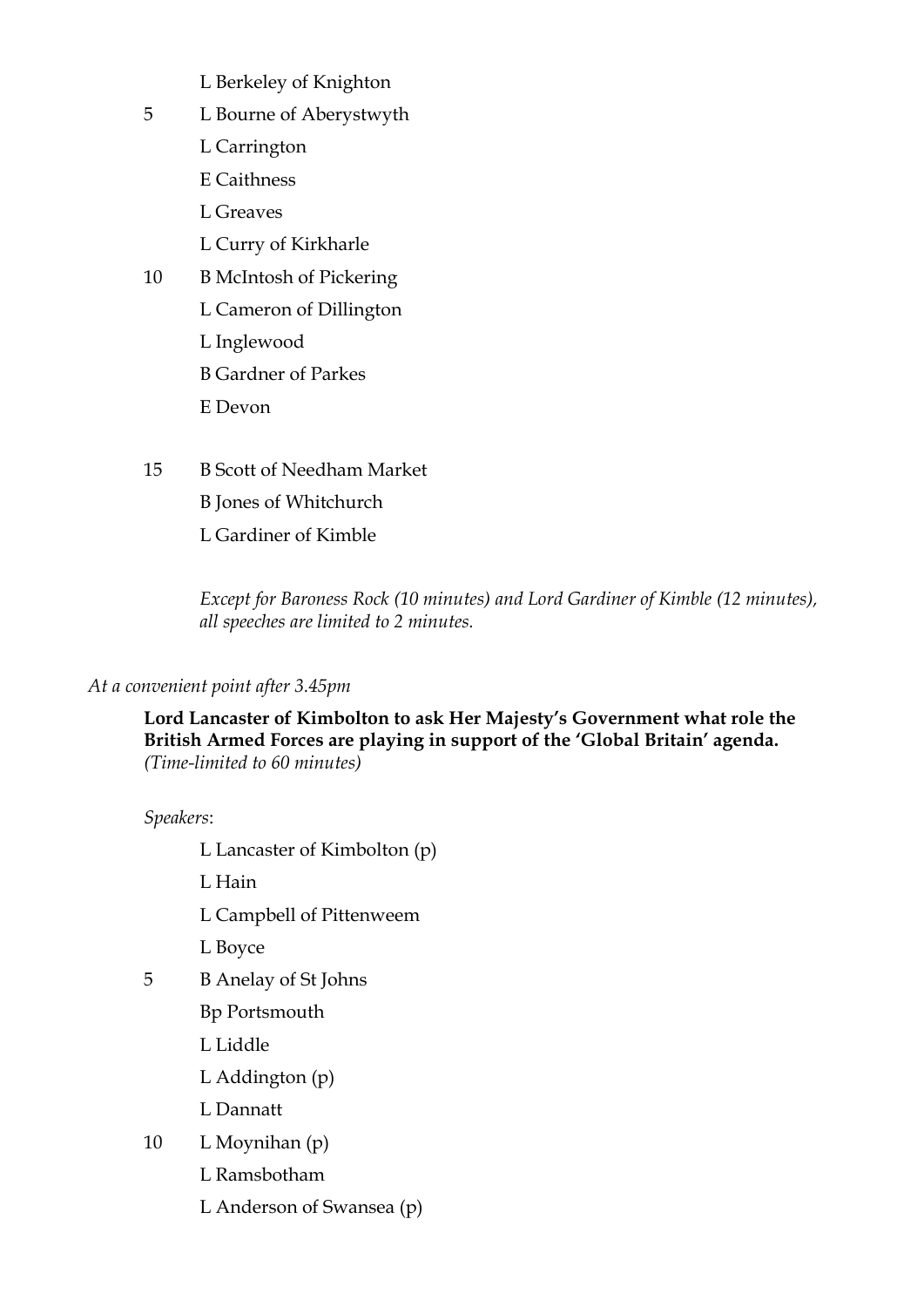B Wheatcroft

B Warsi

- 15 B Coussins (p)
	- L Empey
	- E Sandwich
	- L Sterling of Plaistow
	- L Bilimoria
- 20 L Walney (p)
	- L Mountevans
	- L Truscott
	- L Singh of Wimbledon
	- B Smith of Newnham
- 25 L Touhig

B Goldie

*Except for Lord Lancaster of Kimbolton (10 minutes) and Baroness Goldie (12 minutes), all speeches are limited to 1 minute.*

### *At a convenient point after 5.00pm*

**Baroness Deech to ask Her Majesty's Government what assessment they have made of the report by the Community Security Trust Campus Antisemitism in Britain 2018–2020, published on 17 December, and in particular, the finding that the number of antisemitic incidents in universities has increased.** *(Time-limited to 60 minutes)*

*Speakers*:

B Deech

- L Mendelsohn
- L Greaves
- L Polak (p)
- 5 L Woolley of Woodford
	- B Warwick of Undercliffe
	- B Altmann
	- L Dodds of Duncairn
	- L Pickles
- 10 B Ludford
	- B Falkner of Margravine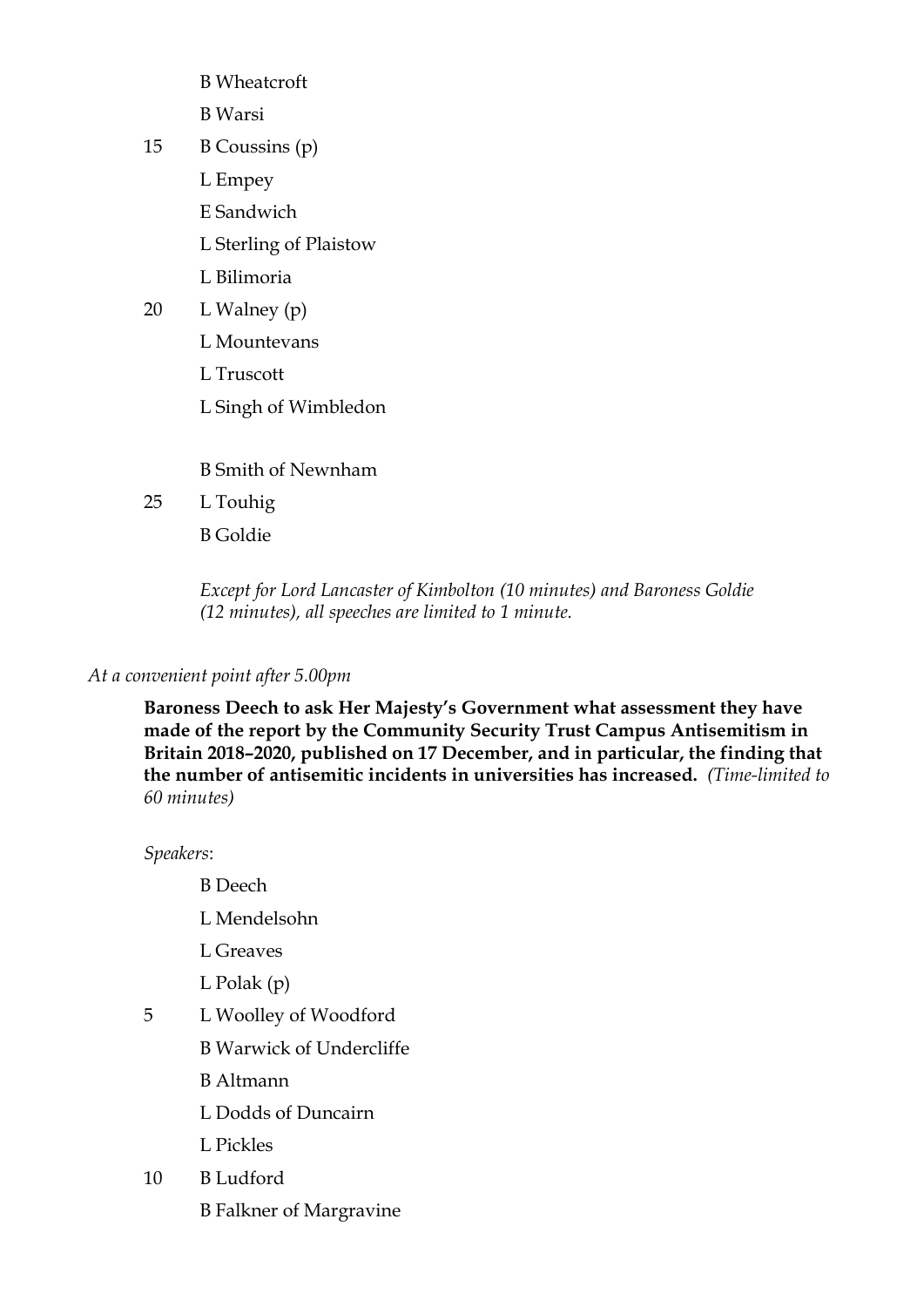- L Sheikh
- L Dubs
- L Mann (p)
- 15 L Wasserman
	- B Tonge
	- *L Winston (withdrawn)*
	- B Fox of Buckley (p)
	- L Gold
- 20 L Grade of Yarmouth
	- L Austin of Dudley
	- L Leigh of Hurley
	- L Palmer of Childs Hill
	- L Bassam of Brighton
- 25 L Wolfson of Tredegar (Maiden) (p)

*Except for Baroness Deech (10 minutes) and Lord Wolfson of Tredegar (12 minutes), all speeches are limited to 1 minute.*

# *At a convenient point after 6.15pm*

**The Lord Bishop of St Albans (p) to ask Her Majesty's Government what assessment they have made of the reports by Church Action for Tax Justice (1)**  *Tax for the Common Good***, published in February 2019, and (2)** *Fair Tax Now***, published on 4 January 2021.** *(Time-limited to 60 minutes)*

# *Speakers*:

- Bp St Albans (p)
- L McKenzie of Luton
- L Holmes of Richmond
- L Field of Birkenhead (p)
- 5 Bp Portsmouth
	- L Hendy
	- L Harries of Pentregarth
	- B Ritchie of Downpatrick
	- L Sikka
- 10 L Bhatia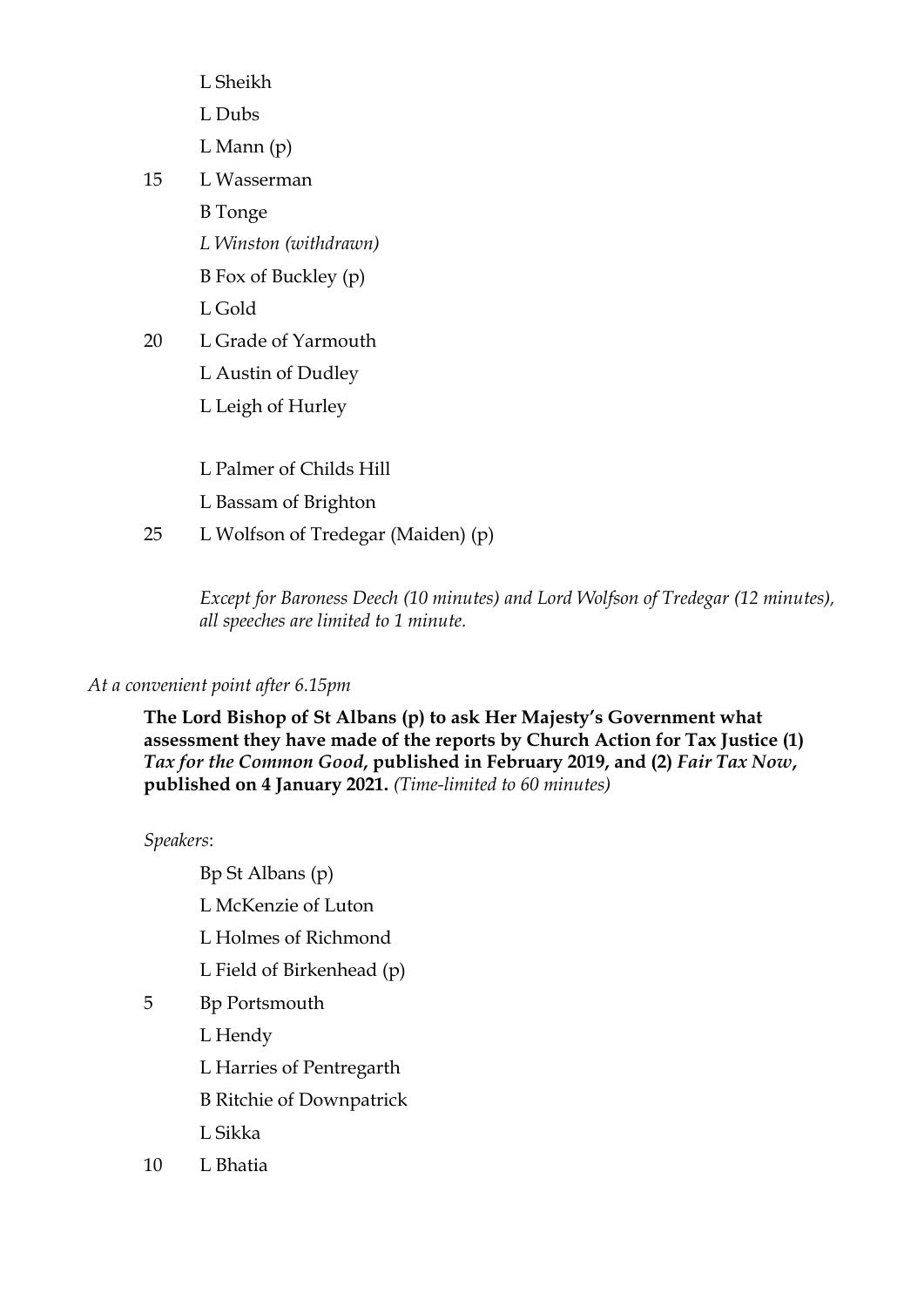B Bowles of Berkhamsted B Sherlock B Penn (p)

*Except for The Lord Bishop of St Albans (10 minutes) and Baroness Penn (12 minutes), all speeches are limited to 3 minutes.*

### *Estimated Rising Time*

The Grand Committee is expected to rise at approximately 7:15pm.

#### *Notes:*

- *This document sets out the matters for the day's business which the Government Whips' Office coordinates: Speakers' Lists (Companion 4.26), ministerial statements (Companion 6.02) and the grouping of amendments (Companion 8.70).*
- *Time estimates are best endeavours: there is no certainty other than for formally time-limited business. It is the duty of individual members to observe the rules on attendance at debate (Companion 4.32) and, in particular, to ensure that they are present for the start of business in which they wish to take part.*
- *The number of sessions shown for a stage of a bill represents the Government's assessment of reasonable time given the balance of bills and remaining days to the likely end of the session. Progress remains in the hands of the House. Report stage is usually half the length of Committee.*
- *The grouping of amendments is informal. Although every effort is made to secure agreement to groupings, any peer may speak to an amendment in its place on the Marshalled List. "g" before an amendment indicates a Government amendment.*
- *Speaking in debates (Companion 4.34): A member of the House who is taking part in a debate (including general debates and debates on amendments or motions) should attend the start, end and greater part of that debate. In addition, it is considered discourteous for members not to be present for at least the opening speeches, the speeches before and after their own, ad for the winding-up speeches. Ministers may decide not to answer, orally or in writing, points made by a speaker who does not stay to hear the Minister's closing speech. Members who believe that they are unlikely to be able to stay until the end of a debate should not seek to participate in it (and if the debate has a speakers' list, should remove their names from the list).*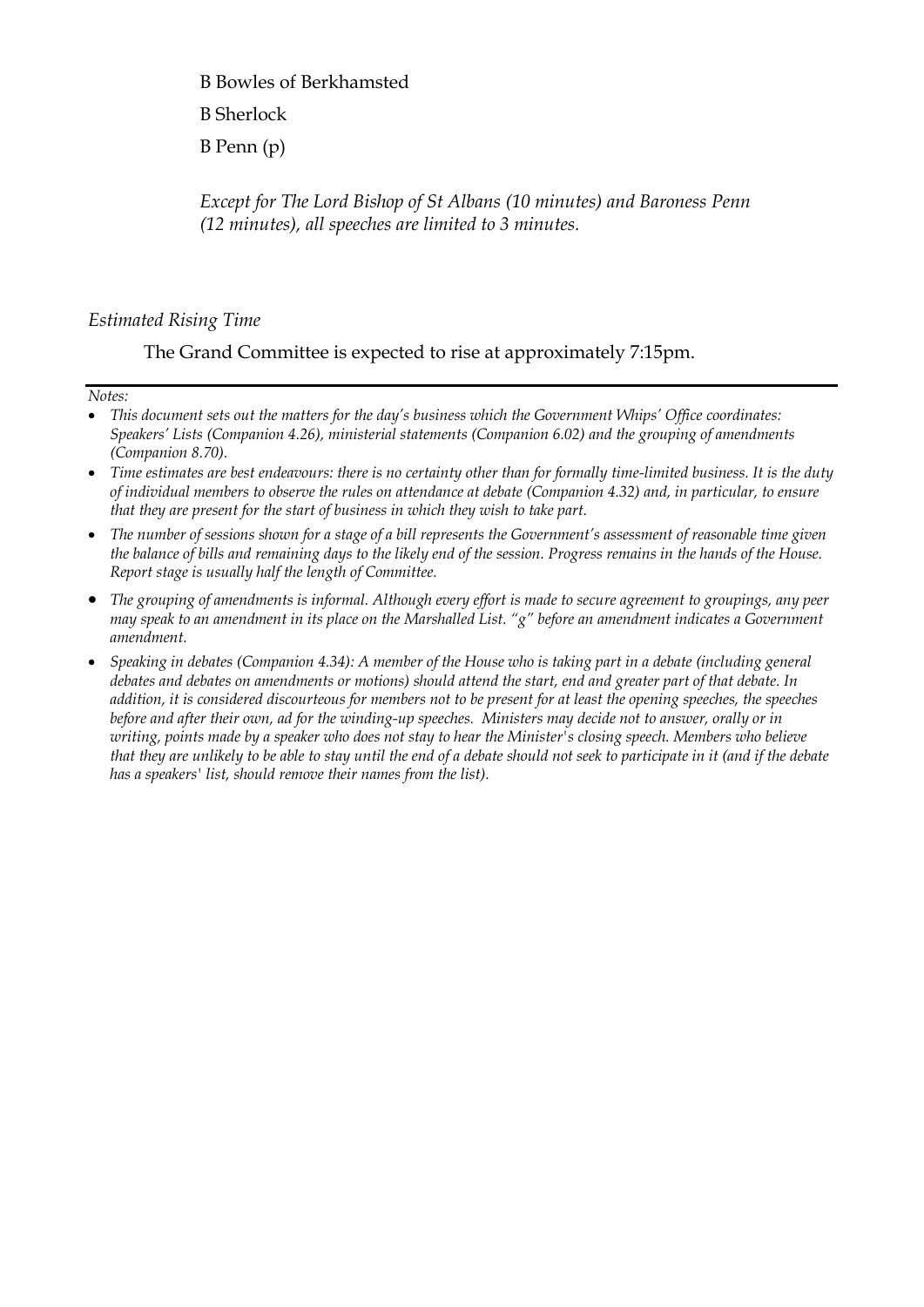# **TODAY'S LIST ANNEX (Chamber) THURSDAY 21 JANUARY 2021**

# **Air Traffic Management and Unmanned Aircraft Bill Report stage speakers lists**

*Those marked with a \* are signatories of the lead amendment*

*Amendments: 1, 2, 5, 8, 9, 10, 11, 13* L Tunnicliffe\*

> B Randerson B Vere of Norbiton (p) L Tunnicliffe

*Amendments: 3, 4, 6, 7* L Tunnicliffe\*

> B Randerson B Vere of Norbiton (p) L Tunnicliffe

*Amendments: g12, 19, 20, g21*

B Vere of Norbiton\* (p)

B Randerson L Tunnicliffe B Vere of Norbiton (p)

*Amendments: g12A, g18A, g18B, g44*

B Vere of Norbiton\* (p) L Bruce of Bennachie

B Randerson L Tunnicliffe B Vere of Norbiton (p)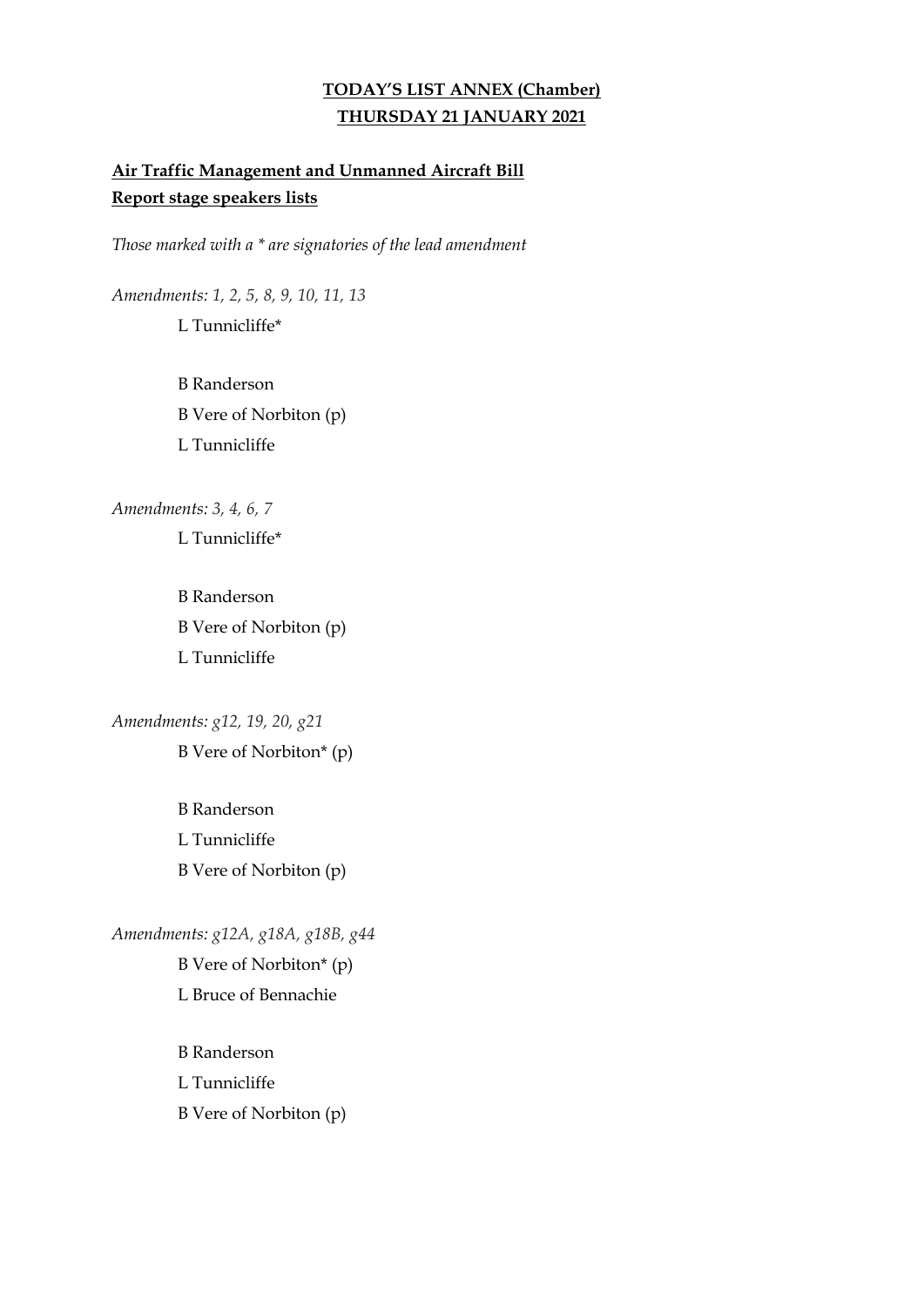*Amendments: 14, 15*

B Randerson\* L Craig of Radley L Naseby L Campbell-Savours L Balfe (p) L Bradshaw L Rosser B Vere of Norbiton (p)

*Amendments: g16, g18, g23, g24, g25, g26, g27, g28, g29, g30, g31, g32, g33, g34, g35, g36, g37, g38, g39, g40, g41, g42, g43* 

B Vere of Norbiton\* (p) L Balfe (p)

B Randerson

L Tunnicliffe B Randerson B Vere of Norbiton (p)

#### *Amendments: 17*

L Randall of Uxbridge\* L Bradshaw

B Randerson L Rosser B Vere of Norbiton (p)

L Randall of Uxbridge

#### *Amendments: 22*

L Tunnicliffe\* L Balfe (p)

B Randerson B Vere of Norbiton (p) L Tunnicliffe